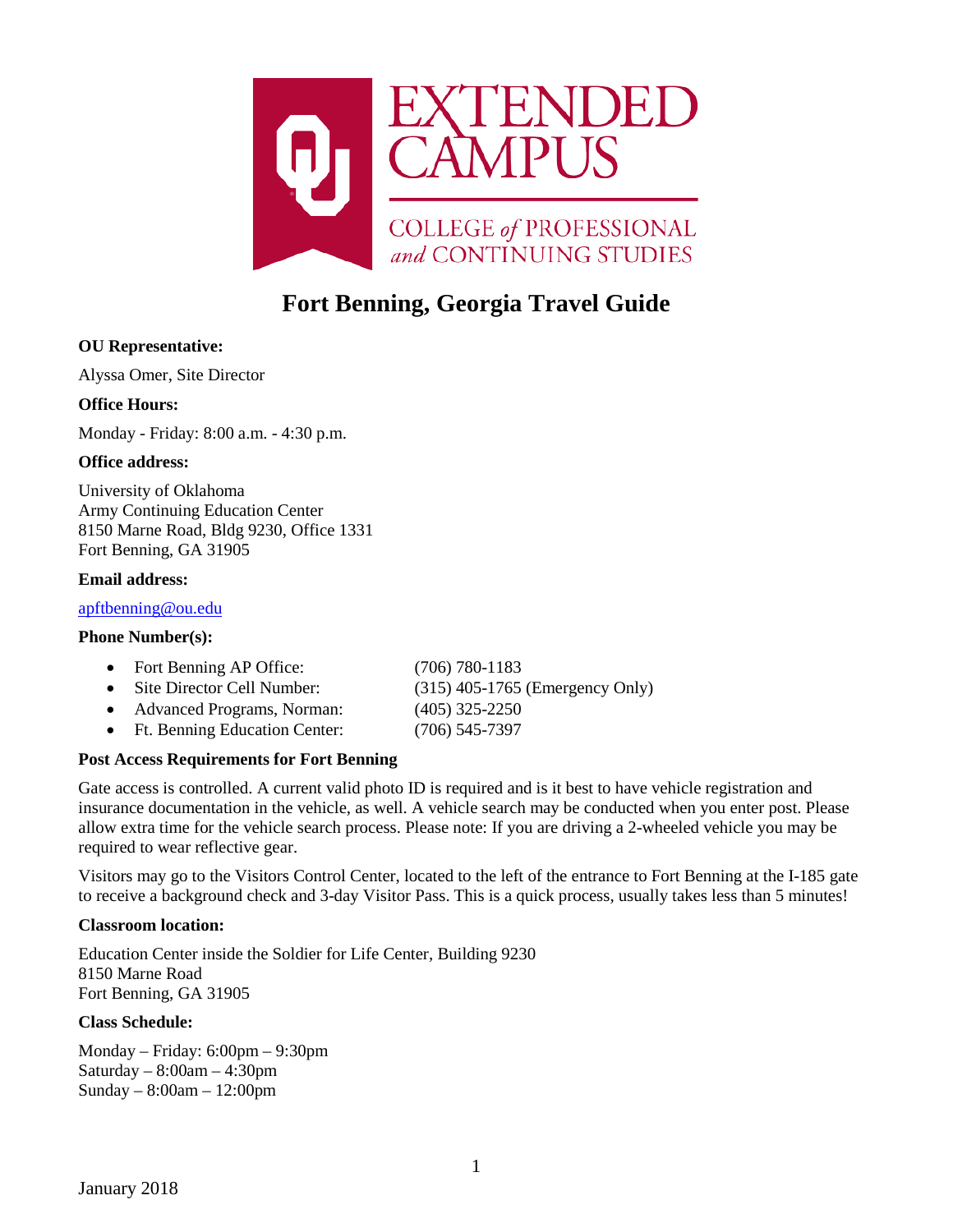# **Driving Directions:**

# **Directions from Atlanta Airport Domestic Terminal to Fort Benning Front Gate:**

Start out going east on N Terminal Pkwy (0.05mi). Keep left at the fork to continue on N Terminal Pkwy (0.7mi). Stay straight to go onto ramp (0.2mi). Merge onto Airport Blvd (0.7mi). Stay straight to go onto I-85 S / GA-403 S (51.1mi). Merge onto I-185 S / GA-411 S via EXIT 21 toward Columbus (50.3mi). Stay on I-185 S and drive through the Fort Benning Monument, and you will head towards the main gate. You will see the Visitors Center on your left.

# **Directions from Columbus Airport to Fort Benning Front Gate:**

Get on I-185 S from Airport Thruway towards Fort Benning. Follow I-185 S, drive through the Fort Benning Monument, and you will head towards the main gate. You will see the Visitors Control Center on your left.

## **Directions to the Classroom:**

Go straight from the main gate; turn right on the third exit (Soldier for Life Center/ Mall/ Marne Road) and turn immediately right after the ramp. Go over the light and make a right at the next traffic light. Turn into the parking lot on the right; the building in front of you is the Soldier for Life Center with the Army Education Center located inside.

I recommend downloading the **GuideOn Military** app. This app is specific to Fort Benning! In this app, just enter the building number and it will take you anywhere on Fort Benning.

# **Map of Fort Benning:**